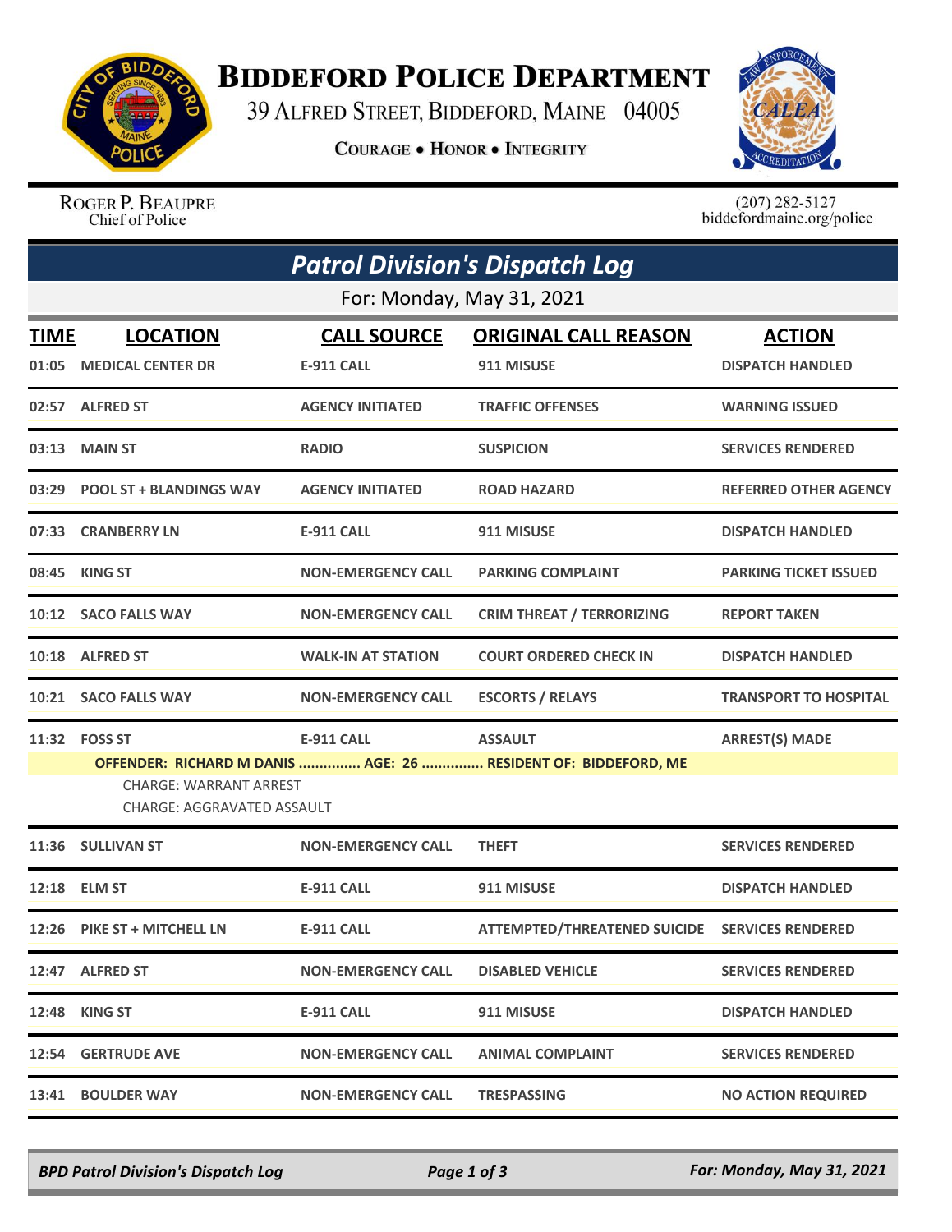| <b>MEDICAL CENTER DR</b><br><b>NON-EMERGENCY CALL</b><br><b>CRIMINAL MISCHIEF</b><br><b>SUMMONS ISSUED</b><br>14:22<br>OFFENDER: GARRETT LUCEY  AGE: 39  RESIDENT OF: BIDDEFORD, ME<br><b>CHARGE: CRIMINAL MISCHIEF</b><br>14:27 SULLIVAN ST<br><b>NON-EMERGENCY CALL</b><br><b>CRIMINAL MISCHIEF</b><br><b>SERVICES RENDERED</b><br><b>CRIM THREAT / TERRORIZING</b><br>14:35 SULLIVAN ST<br><b>NON-EMERGENCY CALL</b><br><b>REPORT TAKEN</b><br><b>14:53 MEDICAL CENTER DR</b><br><b>RADIO</b><br><b>TRESPASSING</b><br><b>REPORT TAKEN</b><br><b>SULLIVAN ST</b><br><b>AGENCY INITIATED</b><br><b>CRIM THREAT / TERRORIZING</b><br>15:26<br><b>REPORT TAKEN</b><br>16:00 ALFRED ST + GRAHAM ST<br><b>AGENCY INITIATED</b><br><b>TRAFFIC OFFENSES</b><br><b>WARNING ISSUED</b><br>16:13 JEFFERSON ST<br><b>NON-EMERGENCY CALL</b><br><b>SUSPICION</b><br><b>GONE ON ARRIVAL</b><br>16:37 ELM ST + SPRUCE ST<br><b>NO VIOLATION</b><br><b>NON-EMERGENCY CALL</b><br><b>ROAD HAZARD</b><br><b>ALFRED ST</b><br><b>WALK-IN AT STATION</b><br>17:16<br><b>ASSIST CITIZEN</b><br><b>SERVICES RENDERED</b><br><b>17:54 MAIN ST</b><br><b>ASSIST CITIZEN</b><br><b>E-911 CALL</b><br><b>SERVICES RENDERED</b><br>18:18 ALFRED ST<br><b>AGENCY INITIATED</b><br><b>TRAFFIC OFFENSES</b><br><b>VSAC ISSUED</b><br><b>POOL ST + MARBLEHEAD LN</b><br><b>AGENCY INITIATED</b><br><b>TRAFFIC OFFENSES</b><br><b>WARNING ISSUED</b><br>18:27<br>18:46 ALFRED ST<br><b>E-911 CALL</b><br>911 MISUSE<br><b>DISPATCH HANDLED</b><br>18:52 SULLIVAN ST<br><b>DEATH ATTENDED &amp; UNATTENDED</b><br><b>REPORT TAKEN</b><br><b>NON-EMERGENCY CALL</b><br>19:10 ELM ST<br><b>NON-EMERGENCY CALL</b><br><b>HARASSMENT</b><br><b>FIELD INTERVIEW</b><br><b>19:22 HILL ST</b><br><b>AGENCY INITIATED</b><br><b>TRAFFIC OFFENSES</b><br><b>VSAC ISSUED</b><br>20:01 GREEN ST<br>ATTEMPTED/THREATENED SUICIDE SERVICES RENDERED<br><b>NON-EMERGENCY CALL</b><br><b>DISTURBANCE / NOISE</b><br>20:03 HORRIGAN CT<br><b>NON-EMERGENCY CALL</b><br><b>SERVICES RENDERED</b><br><b>DISTURBANCE / NOISE</b><br>20:08 SULLIVAN ST<br><b>NON-EMERGENCY CALL</b><br><b>GONE ON ARRIVAL</b><br>20:19 ALFRED RD<br><b>AGENCY INITIATED</b><br><b>PAPERWORK</b><br><b>SERVICES RENDERED</b><br>20:32 ALFRED ST<br><b>REPORT TAKEN</b><br><b>E-911 CALL</b><br><b>DOMESTIC COMPLAINTS</b><br>20:33 GREEN ST<br><b>RADIO</b><br><b>SERVICES RENDERED</b><br><b>SUSPICION</b><br>20:38 WASHINGTON ST<br><b>NON-EMERGENCY CALL</b><br><b>SERVICES RENDERED</b><br><b>MENTAL ILLNESS CASES</b><br>21:02 ALFRED ST<br><b>NON-EMERGENCY CALL</b><br><b>COURT ORDERED CHECK IN</b><br><b>NO VIOLATION</b> | <b>TIME</b> | <b>LOCATION</b><br>14:16 ELM ST | <b>CALL SOURCE</b><br><b>NON-EMERGENCY CALL</b> | <b>ORIGINAL CALL REASON</b><br><b>MESSAGE DELIVERY</b> | <b>ACTION</b><br><b>NEGATIVE CONTACT</b> |
|------------------------------------------------------------------------------------------------------------------------------------------------------------------------------------------------------------------------------------------------------------------------------------------------------------------------------------------------------------------------------------------------------------------------------------------------------------------------------------------------------------------------------------------------------------------------------------------------------------------------------------------------------------------------------------------------------------------------------------------------------------------------------------------------------------------------------------------------------------------------------------------------------------------------------------------------------------------------------------------------------------------------------------------------------------------------------------------------------------------------------------------------------------------------------------------------------------------------------------------------------------------------------------------------------------------------------------------------------------------------------------------------------------------------------------------------------------------------------------------------------------------------------------------------------------------------------------------------------------------------------------------------------------------------------------------------------------------------------------------------------------------------------------------------------------------------------------------------------------------------------------------------------------------------------------------------------------------------------------------------------------------------------------------------------------------------------------------------------------------------------------------------------------------------------------------------------------------------------------------------------------------------------------------------------------------------------------------------------------------------------------------------------------------------------------------------------------------------------------------------------------------------------------------------------------------------------------------------------------------------------------------------------------------|-------------|---------------------------------|-------------------------------------------------|--------------------------------------------------------|------------------------------------------|
|                                                                                                                                                                                                                                                                                                                                                                                                                                                                                                                                                                                                                                                                                                                                                                                                                                                                                                                                                                                                                                                                                                                                                                                                                                                                                                                                                                                                                                                                                                                                                                                                                                                                                                                                                                                                                                                                                                                                                                                                                                                                                                                                                                                                                                                                                                                                                                                                                                                                                                                                                                                                                                                                  |             |                                 |                                                 |                                                        |                                          |
|                                                                                                                                                                                                                                                                                                                                                                                                                                                                                                                                                                                                                                                                                                                                                                                                                                                                                                                                                                                                                                                                                                                                                                                                                                                                                                                                                                                                                                                                                                                                                                                                                                                                                                                                                                                                                                                                                                                                                                                                                                                                                                                                                                                                                                                                                                                                                                                                                                                                                                                                                                                                                                                                  |             |                                 |                                                 |                                                        |                                          |
|                                                                                                                                                                                                                                                                                                                                                                                                                                                                                                                                                                                                                                                                                                                                                                                                                                                                                                                                                                                                                                                                                                                                                                                                                                                                                                                                                                                                                                                                                                                                                                                                                                                                                                                                                                                                                                                                                                                                                                                                                                                                                                                                                                                                                                                                                                                                                                                                                                                                                                                                                                                                                                                                  |             |                                 |                                                 |                                                        |                                          |
|                                                                                                                                                                                                                                                                                                                                                                                                                                                                                                                                                                                                                                                                                                                                                                                                                                                                                                                                                                                                                                                                                                                                                                                                                                                                                                                                                                                                                                                                                                                                                                                                                                                                                                                                                                                                                                                                                                                                                                                                                                                                                                                                                                                                                                                                                                                                                                                                                                                                                                                                                                                                                                                                  |             |                                 |                                                 |                                                        |                                          |
|                                                                                                                                                                                                                                                                                                                                                                                                                                                                                                                                                                                                                                                                                                                                                                                                                                                                                                                                                                                                                                                                                                                                                                                                                                                                                                                                                                                                                                                                                                                                                                                                                                                                                                                                                                                                                                                                                                                                                                                                                                                                                                                                                                                                                                                                                                                                                                                                                                                                                                                                                                                                                                                                  |             |                                 |                                                 |                                                        |                                          |
|                                                                                                                                                                                                                                                                                                                                                                                                                                                                                                                                                                                                                                                                                                                                                                                                                                                                                                                                                                                                                                                                                                                                                                                                                                                                                                                                                                                                                                                                                                                                                                                                                                                                                                                                                                                                                                                                                                                                                                                                                                                                                                                                                                                                                                                                                                                                                                                                                                                                                                                                                                                                                                                                  |             |                                 |                                                 |                                                        |                                          |
|                                                                                                                                                                                                                                                                                                                                                                                                                                                                                                                                                                                                                                                                                                                                                                                                                                                                                                                                                                                                                                                                                                                                                                                                                                                                                                                                                                                                                                                                                                                                                                                                                                                                                                                                                                                                                                                                                                                                                                                                                                                                                                                                                                                                                                                                                                                                                                                                                                                                                                                                                                                                                                                                  |             |                                 |                                                 |                                                        |                                          |
|                                                                                                                                                                                                                                                                                                                                                                                                                                                                                                                                                                                                                                                                                                                                                                                                                                                                                                                                                                                                                                                                                                                                                                                                                                                                                                                                                                                                                                                                                                                                                                                                                                                                                                                                                                                                                                                                                                                                                                                                                                                                                                                                                                                                                                                                                                                                                                                                                                                                                                                                                                                                                                                                  |             |                                 |                                                 |                                                        |                                          |
|                                                                                                                                                                                                                                                                                                                                                                                                                                                                                                                                                                                                                                                                                                                                                                                                                                                                                                                                                                                                                                                                                                                                                                                                                                                                                                                                                                                                                                                                                                                                                                                                                                                                                                                                                                                                                                                                                                                                                                                                                                                                                                                                                                                                                                                                                                                                                                                                                                                                                                                                                                                                                                                                  |             |                                 |                                                 |                                                        |                                          |
|                                                                                                                                                                                                                                                                                                                                                                                                                                                                                                                                                                                                                                                                                                                                                                                                                                                                                                                                                                                                                                                                                                                                                                                                                                                                                                                                                                                                                                                                                                                                                                                                                                                                                                                                                                                                                                                                                                                                                                                                                                                                                                                                                                                                                                                                                                                                                                                                                                                                                                                                                                                                                                                                  |             |                                 |                                                 |                                                        |                                          |
|                                                                                                                                                                                                                                                                                                                                                                                                                                                                                                                                                                                                                                                                                                                                                                                                                                                                                                                                                                                                                                                                                                                                                                                                                                                                                                                                                                                                                                                                                                                                                                                                                                                                                                                                                                                                                                                                                                                                                                                                                                                                                                                                                                                                                                                                                                                                                                                                                                                                                                                                                                                                                                                                  |             |                                 |                                                 |                                                        |                                          |
|                                                                                                                                                                                                                                                                                                                                                                                                                                                                                                                                                                                                                                                                                                                                                                                                                                                                                                                                                                                                                                                                                                                                                                                                                                                                                                                                                                                                                                                                                                                                                                                                                                                                                                                                                                                                                                                                                                                                                                                                                                                                                                                                                                                                                                                                                                                                                                                                                                                                                                                                                                                                                                                                  |             |                                 |                                                 |                                                        |                                          |
|                                                                                                                                                                                                                                                                                                                                                                                                                                                                                                                                                                                                                                                                                                                                                                                                                                                                                                                                                                                                                                                                                                                                                                                                                                                                                                                                                                                                                                                                                                                                                                                                                                                                                                                                                                                                                                                                                                                                                                                                                                                                                                                                                                                                                                                                                                                                                                                                                                                                                                                                                                                                                                                                  |             |                                 |                                                 |                                                        |                                          |
|                                                                                                                                                                                                                                                                                                                                                                                                                                                                                                                                                                                                                                                                                                                                                                                                                                                                                                                                                                                                                                                                                                                                                                                                                                                                                                                                                                                                                                                                                                                                                                                                                                                                                                                                                                                                                                                                                                                                                                                                                                                                                                                                                                                                                                                                                                                                                                                                                                                                                                                                                                                                                                                                  |             |                                 |                                                 |                                                        |                                          |
|                                                                                                                                                                                                                                                                                                                                                                                                                                                                                                                                                                                                                                                                                                                                                                                                                                                                                                                                                                                                                                                                                                                                                                                                                                                                                                                                                                                                                                                                                                                                                                                                                                                                                                                                                                                                                                                                                                                                                                                                                                                                                                                                                                                                                                                                                                                                                                                                                                                                                                                                                                                                                                                                  |             |                                 |                                                 |                                                        |                                          |
|                                                                                                                                                                                                                                                                                                                                                                                                                                                                                                                                                                                                                                                                                                                                                                                                                                                                                                                                                                                                                                                                                                                                                                                                                                                                                                                                                                                                                                                                                                                                                                                                                                                                                                                                                                                                                                                                                                                                                                                                                                                                                                                                                                                                                                                                                                                                                                                                                                                                                                                                                                                                                                                                  |             |                                 |                                                 |                                                        |                                          |
|                                                                                                                                                                                                                                                                                                                                                                                                                                                                                                                                                                                                                                                                                                                                                                                                                                                                                                                                                                                                                                                                                                                                                                                                                                                                                                                                                                                                                                                                                                                                                                                                                                                                                                                                                                                                                                                                                                                                                                                                                                                                                                                                                                                                                                                                                                                                                                                                                                                                                                                                                                                                                                                                  |             |                                 |                                                 |                                                        |                                          |
|                                                                                                                                                                                                                                                                                                                                                                                                                                                                                                                                                                                                                                                                                                                                                                                                                                                                                                                                                                                                                                                                                                                                                                                                                                                                                                                                                                                                                                                                                                                                                                                                                                                                                                                                                                                                                                                                                                                                                                                                                                                                                                                                                                                                                                                                                                                                                                                                                                                                                                                                                                                                                                                                  |             |                                 |                                                 |                                                        |                                          |
|                                                                                                                                                                                                                                                                                                                                                                                                                                                                                                                                                                                                                                                                                                                                                                                                                                                                                                                                                                                                                                                                                                                                                                                                                                                                                                                                                                                                                                                                                                                                                                                                                                                                                                                                                                                                                                                                                                                                                                                                                                                                                                                                                                                                                                                                                                                                                                                                                                                                                                                                                                                                                                                                  |             |                                 |                                                 |                                                        |                                          |
|                                                                                                                                                                                                                                                                                                                                                                                                                                                                                                                                                                                                                                                                                                                                                                                                                                                                                                                                                                                                                                                                                                                                                                                                                                                                                                                                                                                                                                                                                                                                                                                                                                                                                                                                                                                                                                                                                                                                                                                                                                                                                                                                                                                                                                                                                                                                                                                                                                                                                                                                                                                                                                                                  |             |                                 |                                                 |                                                        |                                          |
|                                                                                                                                                                                                                                                                                                                                                                                                                                                                                                                                                                                                                                                                                                                                                                                                                                                                                                                                                                                                                                                                                                                                                                                                                                                                                                                                                                                                                                                                                                                                                                                                                                                                                                                                                                                                                                                                                                                                                                                                                                                                                                                                                                                                                                                                                                                                                                                                                                                                                                                                                                                                                                                                  |             |                                 |                                                 |                                                        |                                          |
|                                                                                                                                                                                                                                                                                                                                                                                                                                                                                                                                                                                                                                                                                                                                                                                                                                                                                                                                                                                                                                                                                                                                                                                                                                                                                                                                                                                                                                                                                                                                                                                                                                                                                                                                                                                                                                                                                                                                                                                                                                                                                                                                                                                                                                                                                                                                                                                                                                                                                                                                                                                                                                                                  |             |                                 |                                                 |                                                        |                                          |
|                                                                                                                                                                                                                                                                                                                                                                                                                                                                                                                                                                                                                                                                                                                                                                                                                                                                                                                                                                                                                                                                                                                                                                                                                                                                                                                                                                                                                                                                                                                                                                                                                                                                                                                                                                                                                                                                                                                                                                                                                                                                                                                                                                                                                                                                                                                                                                                                                                                                                                                                                                                                                                                                  |             |                                 |                                                 |                                                        |                                          |
|                                                                                                                                                                                                                                                                                                                                                                                                                                                                                                                                                                                                                                                                                                                                                                                                                                                                                                                                                                                                                                                                                                                                                                                                                                                                                                                                                                                                                                                                                                                                                                                                                                                                                                                                                                                                                                                                                                                                                                                                                                                                                                                                                                                                                                                                                                                                                                                                                                                                                                                                                                                                                                                                  |             |                                 |                                                 |                                                        |                                          |

*BPD Patrol Division's Dispatch Log Page 2 of 3 For: Monday, May 31, 2021*